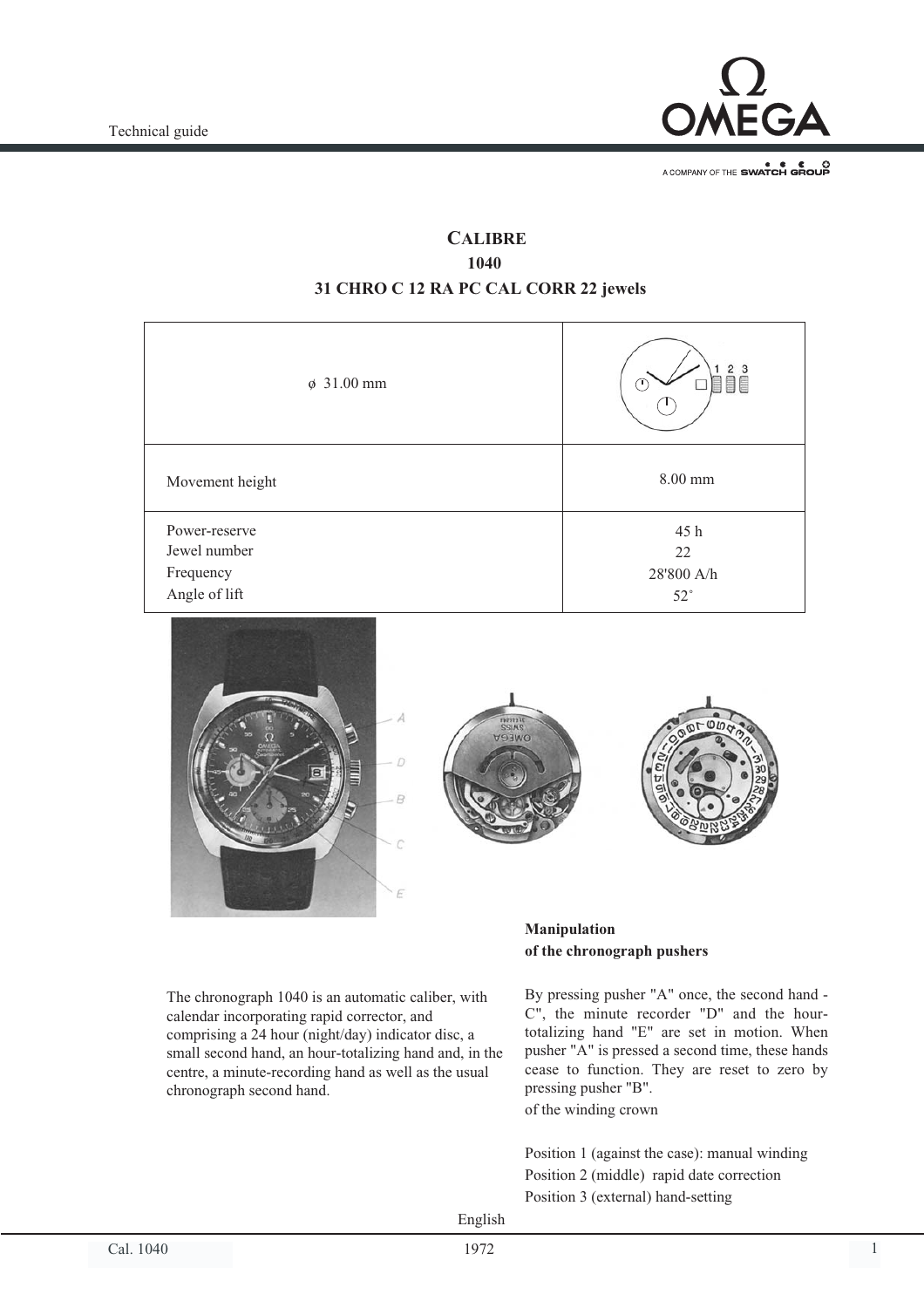# **2. DISASSEMBLING**

# **Warning:**

remove mechanism springs very carefully to avoid alteration of their tension;

do not turn the eccentrics;

avoid unscrewing of the switch screw 2472.

#### 2. 1. **UNCASING**

2.1.1. Uncase movement.

2.1.2. Remove hands.

2.1.3. Remove dial by lifting it at 12 h. and 6 h. (the posts being forced into the dial holders 6200).

2.1.4. Remove dial rest 1039.

2.1.5. It is not necessary to extract the 24 h. disc of the date indicator driving wheel 1564.

#### 2.2. **DISASSEMBLING OF AUTOMATIC MECHANISM**

2.2.1. Remove: - rotor 1026;

large connecting wheel for winding gear 1453.

2.2.2. Set the chronograph at zero.

2.2.3. Remove: chronograph bridge 1037;

- small connecting wheel for winding gear 1454 (under chronograph bridge 1037);

winding gear 1464;

differential 1475.

## 2.3. **DISASSEMBLING OF CHRONOGRAPH MECHANISM**

2.3.1. Remove: hour recorder connecting rod 1745;

connecting rod valet for hour recorder 1746;

second hammer spring 1734 (lifting it by the shoulder);

second hammer 1728;

chronograph runner 1705;

cam spring 1845 (+ coupling yoke spring);

upper cam for hammer 1844;

lower cam for coupling clutch 1843;

operating lever 1720;

operating lever yoke 1841

intermediate operating lever 1840;

operating lever spring 1842.

2.3.2. Let down the movement (to do this, wind by a quarter turn of the stem, operate the click 1104).

2.3.3. Remove: spring for bolt-stem of second hammer 1752;

bolt-stem of second hammer 1759;

wig-wag setting wheel spring 1153;

coupling yoke 1723 (take it by the eccentric, remove the coupling wheel bridge 1716 and the coupling wheel 1712);

blocking lever 1726;

blocking lever yoke 1818;

blocking lever spring 1733;

friction-spring for chronograph runner 1735;

chronograph driving wheel 1710 (See below).



2.3.4. Unscrew the screw of pusher-stem for zero action 2482.

2.3.5. Remove pusher-stem for zero action.

### 2.4. **DISASSEMBLING OF DATE MECHANISM**

2.4.1. Remove: date jumper spring 1529 (under date indicator guard 1554);

date indicator guard 1554;

date indicator 1580;

date jumper 1503;

hour wheel 1231;

hour wheel spring 1268;

double date connecting wheel 1559;

date indicator driving wheel 1564..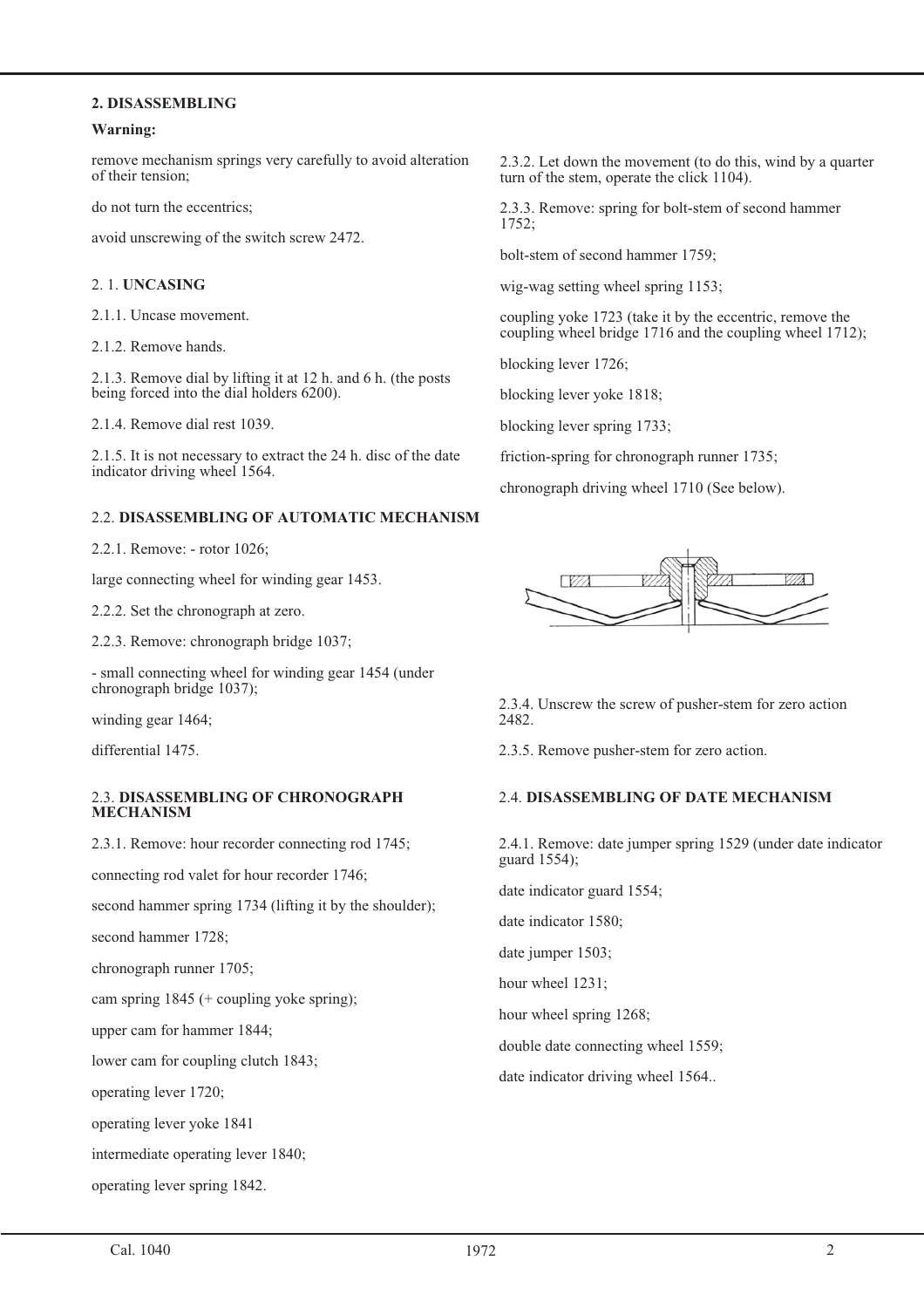#### 2.5. **DISASSEMBLING OF MINUTE RECORDER MECHANISM**

2.5.1. Remove: minute heart 1760;

minute hammer spring 1754;

minute hammer 1753;

hour recorder stop lever 1750;

mechanism bridge 1070;

switch 1779 and switch stem 1749 (without disassembling them);

valet for minute recorder clamp 1761;

minute recorder clamp 1762 (two pieces);

cannon pinion mounted with minute recorder driver 1218 (extract cannon pinion very carefully and in upright position);

date corrector valet 7519.

2.5.2. Disassemble under mechanism bridge 1070:

spring for date corrector lever 1576;

date corrector crown 7518;

date corrector lever 1568;

operating lever for date corrector 1565.

#### 2.6. **DISASSEMBLING OF HOUR RECORDER MECHANISM AND WHEEL TRAIN**

2.6.1. Remove: hour recorder stop lever spring 1793;

hour recorder bridge 1775;

hour hammer 1783;

hour recorder runner 1788;

operating lever for hour and minute hammers 1784.

2.6.2. Disassemble movement according to usual procedure, with exeption of the barrel.

2.6.3. Remove: barrel cover 1203, without disassembling the hour recorder driving pinion;

barrel arbor 1204, without extracting the mainspring 1208.

## **3. CLEANING**

Clean all parts according to usual procedure, except:

### 3.1. **Barrel drum with mainspring:**

Use pegwood for pivoting hole of arbor.

## 3.2. **Winding gear 1464:**

Use pegwood for pivoting hole, clean pinion leaves and teeth in hard elder-pith.

## 3.3. **Rotor 1026:**

Dip in benzine only and dry in hot air: do not submit to ultra-sonic cleaning or to sawdust.

## 3.4. **Date indicator 1580:**

Use hard elder-pith for teeth; do not dip it in baths.

### **Warning:**

Do not dip the following parts in liquids based on trichlorethylene:

plate 1000;

barrel and wheel train bridge (3/4 plate bridge) 1002;

dial rest 1039.

## 4. **PREASSEMBLING AND CHECKING OF PARTS**

4.1. **Barrel 1200:**

fit barrel arbor 1204;

fit barrel cover 1203;

check endshake;

check letting clown: when completely wound, it should have a minimum development of 7 turns; if not, the mainspring 1208 must be replaced;

oil (2.01 ) according to indications below:

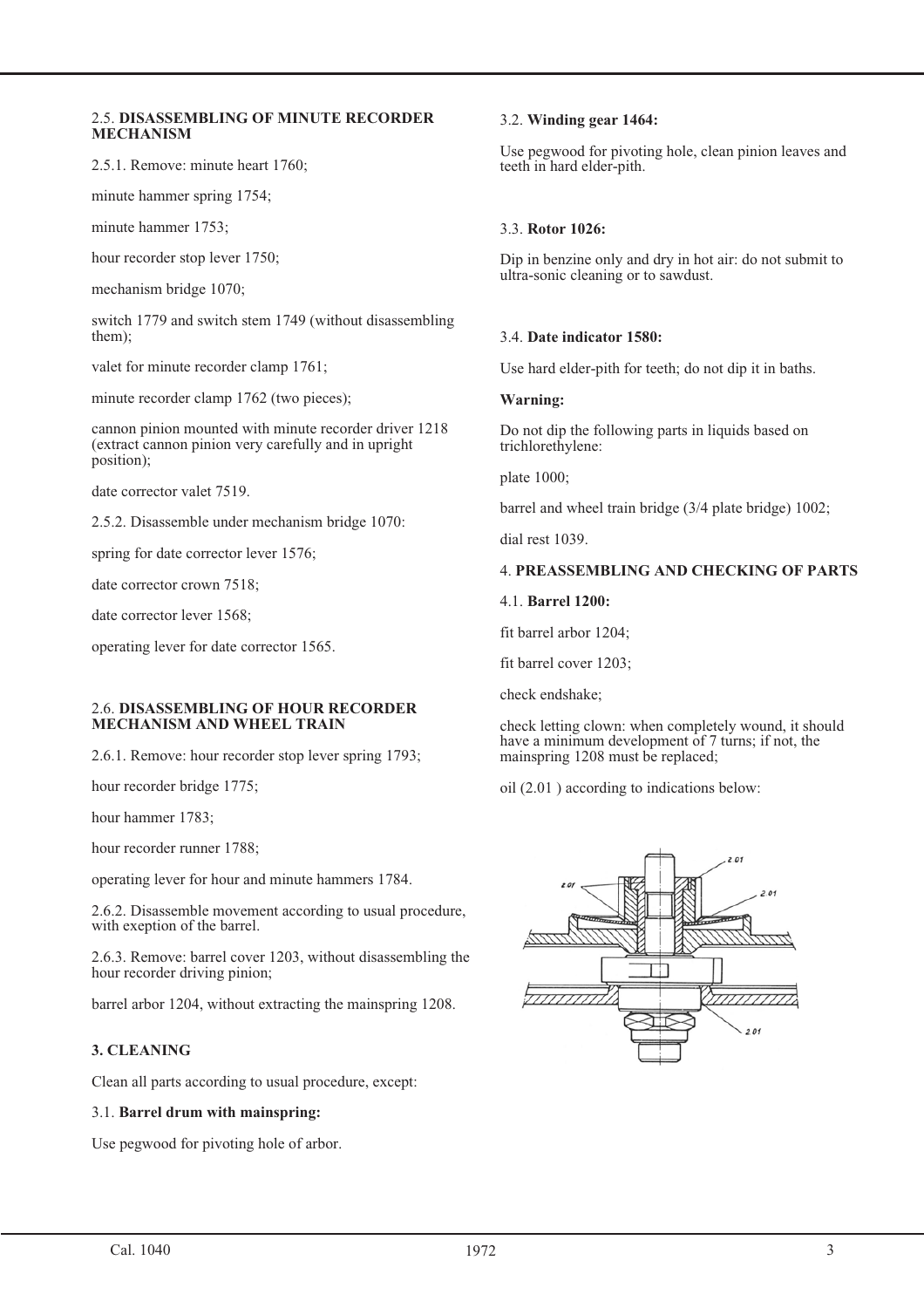#### 4.2. **Cannon pinion mounted with minute recorder driver 1218:**

Oil (2.01) according to indications below.

To facilitate oiling, apply pressure on the disc.



## 4.3. **Date corrector lever 1568:**

Check freedom of the corrector;

Oil (1.07) according to indications below.



## 4.4. **Winding gear 1464:**

Check condition of teeth;

Check functioning;

Oil (1.07) according to indications below.



## 4.5. **Differential 1475:**

Check freedom of the differential satellite;

Oil according to indications below.



## 4.6. **Rotor 1026:**

Check freedom of the ball-bearing;

Oil (1.02) 2 balls.

#### 4.7. **Barrel and wheel train bridge (1/4 plate bridge) 1002:**

Check teeth of differential crown 1476. If necessary, replace crown as follows.

Press upper side of crown with a riveting tool.



Fit the new differential crown 1476 by forcing with a flat riveting tool slightly smaller in diameter than the crown, using a turning movement.

Check that the crown is securely held.

### 4.8. **Friction-spring for chronograph runner 1735:**

Check condition of the teflon plating.

## 4.9. **Coupling 1723 - 1712 - 1716:**

Assemble coupling;

Check freedom of coupling wheel 1712;

Oil (1.02) the upper and lower pivots of the coupling wheel 1712.

## 4.10. **Chronograph bridge (lower) 1037:**

Grease (2.01) pivoting and underneath small connecting wheel for winding gear 1454;

Fit small connecting wheel for winding gear 1454;

Grease (2.01) upper surface and teeth of small connecting wheel for winding gear 1454.

## 4.11. **Mechanism bridge (lower) 1070:**

Grease (2.01):

pivoting of operating lever for date corrector 1566;

pivoting of date corrector lever 1568;

pivoting of date corrector crown 7518;

Fit operating lever for date corrector 1565;

Grease (2.01) the tip of operating lever for date corrector 1565;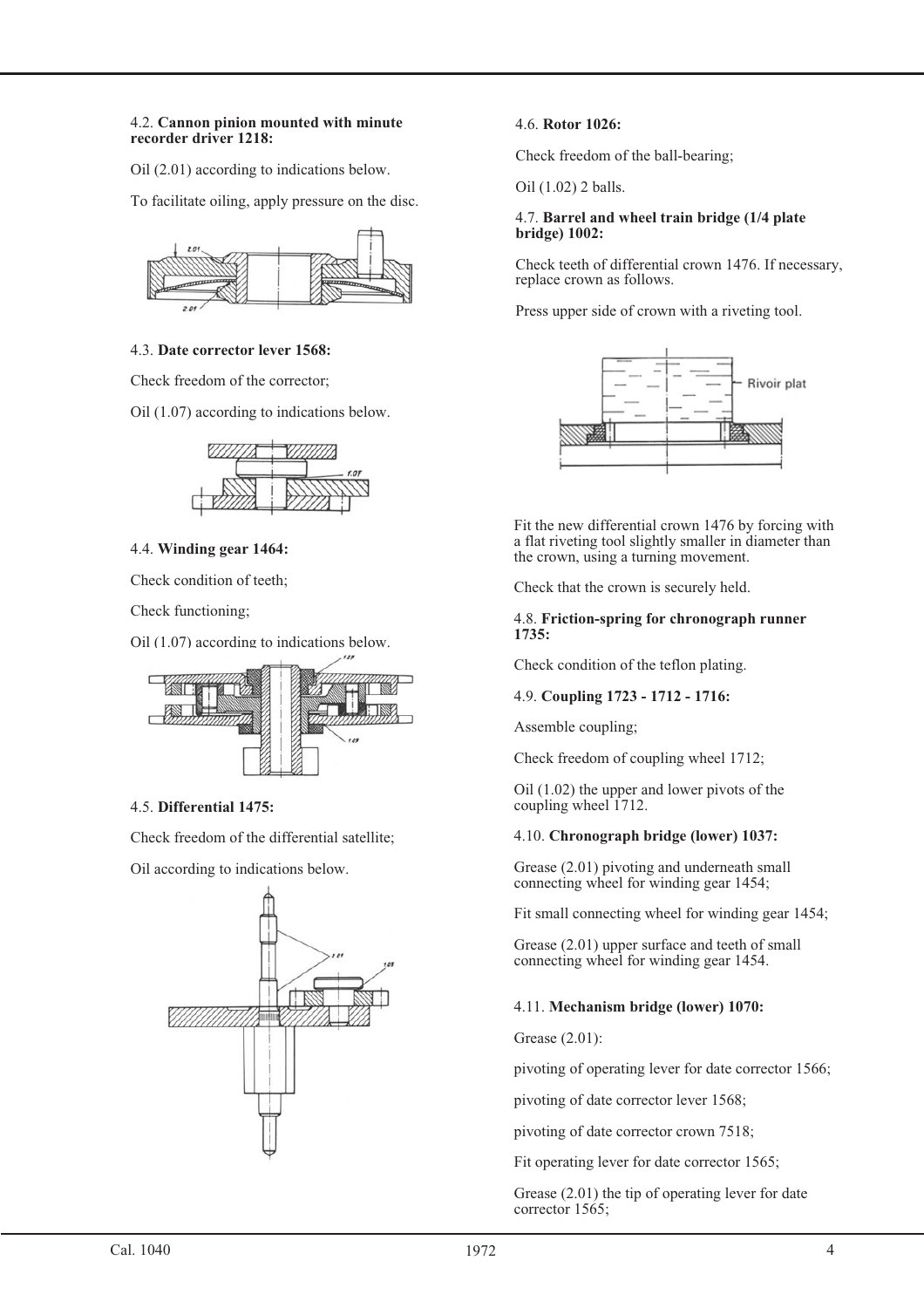Fit:

date corrector lever 1568;

date corrector crown 7518;

Spring for date corrector lever 1576, according to following illustration;



Grease (2.01) function of spring for date corrector lever 1576 on date corrector lever 1568.

# **5. ASSEMBLING**

## 5. 1. **ASSEMBLING OF THE HOUR RECORDER MECHANISM**

5.1.1. Grease (2.01):

pivot hole of hour recorder runner 1788;

pivot hole of hour hammer 1783;

underneath operating lever for hour and minute hammers 1784 (on plate);

function of operating lever for hour and minute hammers 1784 on the guiding pin.

5.1.2. Fit:

hour recorder runner 1788;

hour hammer 1783;

operating lever for hour and minute hammers 1784.

5.1.3. Grease (2.01

function of operating lever for hour and minute hammers 1784;

top of operating lever for hour and minute hammers 1784 (function underneath hour recorder bridge 1775).

5.1.4. Fit hour recorder bridge 1775.

5.1.5. Check endshake and freedom of hour recorder runner 1788 and hour hammer 1783.

5.1.6. Wind movement part (without escapement), referring to 5. 2.

## 5.2. **LUBRICATION OF THE MOVEMENT PART**

### 5.2.1. **In the course of assembling:**

Grease (2.01):

pivoting of click 1104;

pivoting and surfaces of crown wheel 1101

pivoting and surfaces of setting wheel (2 pieces) 1152.

Grease (2.01)

2 points on ratchet wheel 1100 (friction under barrel and wheel train bridge 1002);

post of reduction gear 1432;

winding stem 1106 (groove and square);

posts of the setting wheel (2 pieces) 1113;

post of minute wheel 1246;

Breguet teeth and groove of clutch wheel 1107;

pivoting of setting lever 1109;

function of setting lever 1109 with yoke 1111

function of setting lever 1109 with setting lever spring 1110.

### 5.2.2. **After assembling:**

Lubricate:

upper and lower pivots of barrel arbor 1204 . . . . . . . . Grease 2.01

upper and lower pivots + post of center wheel  $1216...$  Oil 1.03

upper and lower pivots of third wheel 1240 . . . . . . . . Oil 1.03

upper and lower pivots of fourth wheel 1243 . . . . . . . . Oil 1.02

upper and lower pivots of escape wheel 1305 . . . . . . . . Oil 1.02

pallets . . . . . . . . . . Grease 2.00

upper and lower pivots of balance staff  $1321$  . . . . . Oil 1.02

upper and lower pivots of driving gear for ratchet wheel 1437 Grease 1.01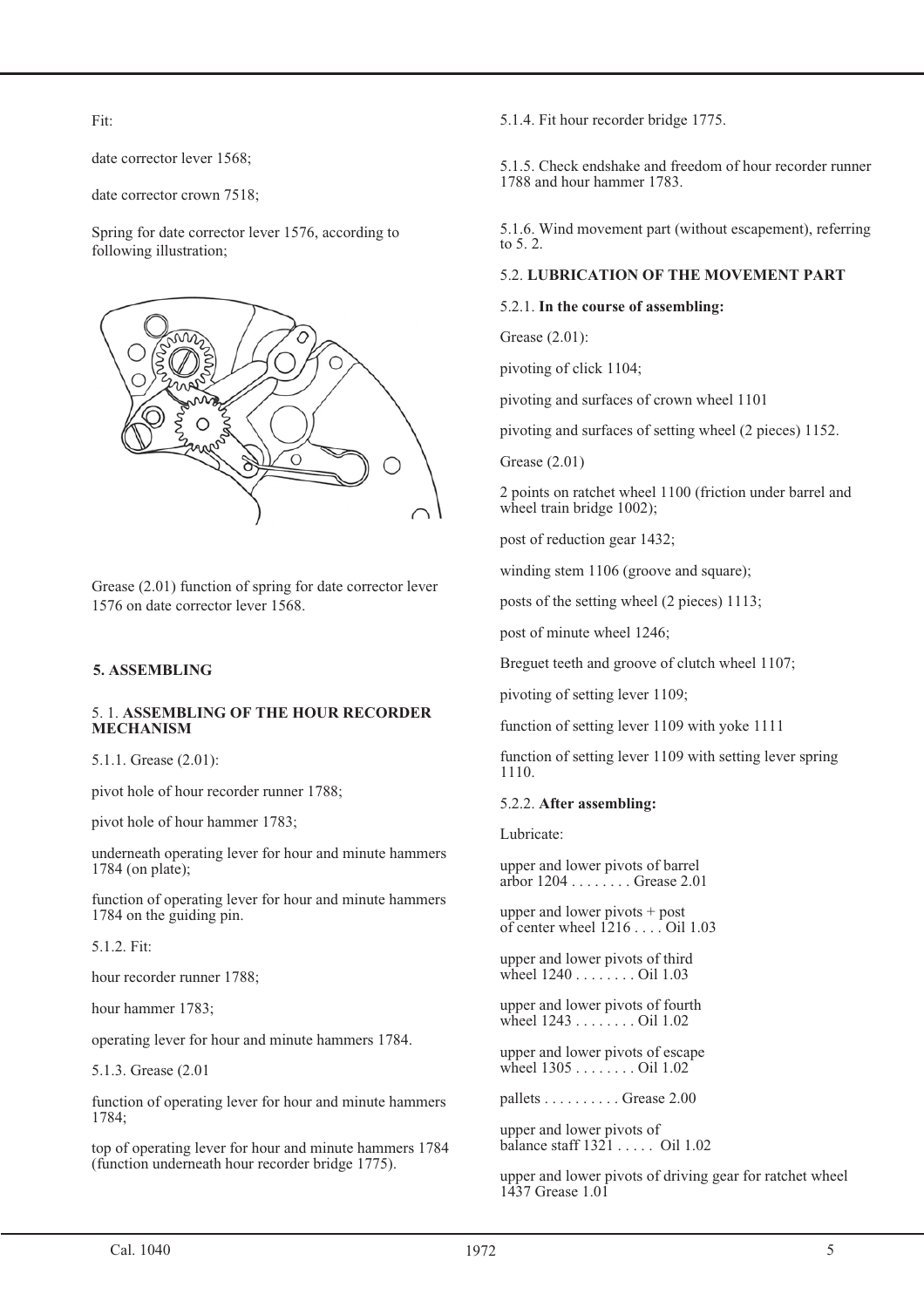### 5.2.3. **Do not lubricate:**

upper and lower pivots of pallet fork 1316.

### 5.3. **ASSEMBLING OF CHRONOGRAPH MECHANISM**

5.3.1. Grease (2.01) and fit bolt-stem of second hammer 1759.

Fit:

spring for bolt-stem of second hammer 1752;

wig-wag setting wheel spring 1153.

5.3.2. Grease (2.01) and fit blocking lever spring 1733.

Fit:

lower cam for coupling clutch 1843;

upper cam for hammer 1844;

operating lever spring 1842 and grease (2.03) the notch;

intermediate operating lever 1840;

operating lever yoke 1841

operating lever 1720;

friction-spring for chronograph runner 1735 (it must be sufficiently tensed to avoid the chronograph hand moving by jerks);

chronograph runner 1705;

differential (the teeth must engage properly);

winding gear 1464 (the teeth must engage properly);

chronograph bridge 1037;

blocking lever yoke 1818;

blocking lever 1726;

coupling 1712 - 1716 - 1723.

5.3.3. Fit in two stages the chronograph driving wheel 1710:

1. Engage it slightly on the staff.

2. Drive it in at the same height as the coupling wheel 1712.

5.3.4. Fit:

cam spring (+ coupling yoke spring) 1845;

second hammer 1728;

second hammer spring 1734.

5. 3. 5. Grease (2.01) and fit pusher stem for zero action.

5.3.4. Fit:

cam spring (+ coupling yoke spring) 1845; second hammer 1728; second hammer spring 1734.

5. 3. 5. Grease (2.01 ) and fit pusher stem for zero action.

## **5.4. CHECKING OF THE CHRONOGRAPH MECHANISM**

#### 5.4.1. **Check penetration of the gears: Fig. 1**

(on one complete revolution)

The coupling wheel 1712 must penetrate  $2/3$  of the toothing of the chrono graph driving wheel 1710 and have an angular play of 0.02 to 0.04 mm; adjustment by the eccentric (on coupling yoke 1723).

The coupling wheel 1712 must penetrate  $1/3$  of the chronograph runner  $1705$ ; chronograph runner adjustment by coupling support eccentric 1701.



#### 5.4.2. **Check holding of chronograph runner 1705.**

After resetting to zero, the chronograph runner 1705 should be locked by the second hammer 1728 resting on its heart. Check that the second hammer 1728 touches neither chronograph runner 1705 nor chronograph bridge 1037.

### 5.4.3. **Check blocking lever insulator:** Fig. 2

Set chronograph in stop position. There should be play between the blocking lever insulator (second hammer 1728) and the pin of the blocking lever 1726.



Fig. 2

### 5.4.4. **Check second hammer 1728:**

Fig. 3 - Fig. 4

Set chronograph in gear. There should be play between the beak (second hammer 1728) and boltstem of second hammer 1759.

Having reset to zero, check play between shoulder of second hammer 1728 and upper cam for hammer 1844.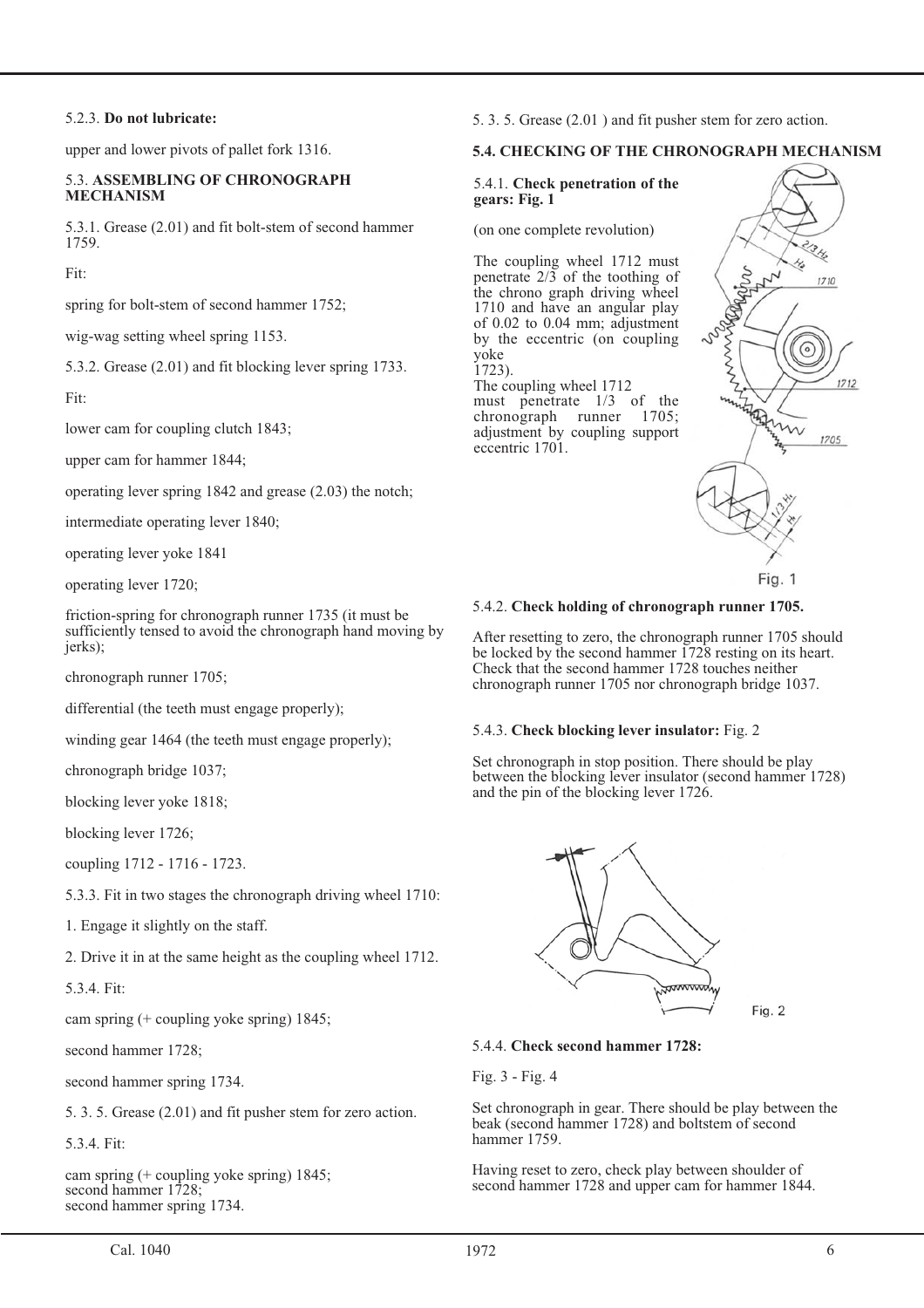



#### 5.5. **ASSEMBLING OF THE HOUR AND MINUTE RECORDER MECHANISM**

After having assembled the escapement part and oiled (1.03) the upper and lower pivots of differential 1475:

5.5.1. Fit cannon pinion mounted with minute recorder driver 1218 (effect hand-setting and make dial train turn whilst lowering the cannon pinion; no view of dial train cannon pinion gear).

5.5.2. Grease (2.01):

and fit switch stem 1749 (assembled with switch 1779);

hole (in plate) of pivot for eccentric of valet for minute recorder clamp 1761;

function of switch 1779 on hour recorder stop lever 1750.

5.5.3. Fit:

valet for minute recorder clamp 1761

minute recorder clamp (2 pieces);

minute hammer 1753;

minute hammer spring 1754;

hour recorder stop lever 1750.

5.5.4. Grease (2.01 ) function of hour recorder stop lever spring 1793 with screw for supporting hour recorder stop lever spring 2358 and fit the latter.

5.5.5. Fit:

date corrector valet 7519;

mechanism bridge 1070.

5.5.6. Turn the movement over and fit:

connecting rod valet for hour recorder 1746;

hour recorder connecting rod 1745.

5.5.7. Turn the movement over and:

grease (2.01 ) pipe of cannon pinion 1218;

fit minute heart 1760.

#### 5.6. **CHECKING OF THE HOUR AND MINUTE RECORDER MECHANISM**

5.6.1. Set chronograph in gear and adjust (if necessary) the switch 1779 so that the end of the hour hammer 1783 rests on the end of the hour recorder stop lever 1750 when the zero action pusher is pressed; adjustment by releasing the switch screw 2472 and pushing switch 1779 in direction of the arrow.

(See below)



5.6.2. Set chronograph in stop position. Check that the valet for minute recorder clamp 1761 has some play between the minute recorder clamp  $(2 \text{ pieces})$  1762 (Adjustment by eccentric of valet for minute recorder clamp 1761.)

5.6.3. Whilst pressing on the zero action pusher, check that the minute recorder clamp (2 pieces) 1762. releases the driving disc of the minute recorder before the minute hammer 1753 touches the tip of the minute heart 1760.

5.6.4. Whilst pressing on the zero action pusher, check that the hour recorder runner 1788 and the minute heart 1760 are locked.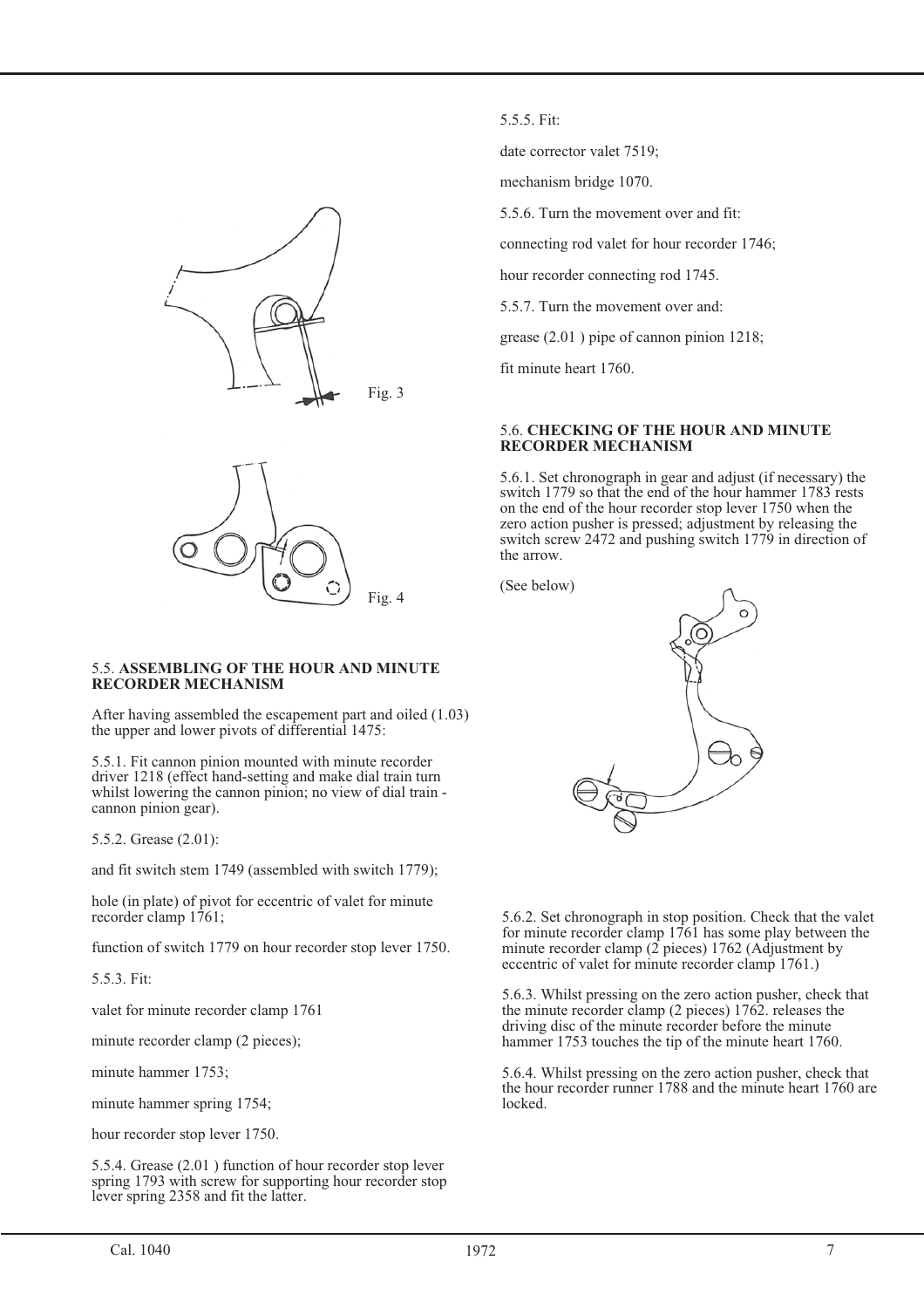## 5.7. **ASSEMBLING OF THE DATE MECHANISM**

5.7.1. Fit the hour wheel spring 1268.

5.7.2. Oil (1.07) the pivoting of:

date indicator driving wheel 1564;

double date connecting wheel 1559;

date jumper 1503.

5.7.3. Fit:

date indicator driving wheel 1564;

double date connecting wheel 1559;

date jumper 1503;

hour wheel 1231 ;

date indicator 1580-1

date indicator guard 1554.

5.7.4. Check end-play of hour wheel 1231.

5.7.5. Oil (1.07) the parts of the hour wheel 1231 which touch underneath date indicator guard 1554.

5.7.6. Check freedom of date indicator 1580.

5.7.7. Fit date jumper spring 1529 after having oiled (1.07) its function with the date jumper 1503.

5.7.8. Oil (1.07):

function of date jumper 1503 with the teeth of the date indicator 1580 ;

date driving wheel finger 1511.

#### 5.8. **CHECKING OF THE DATE MECHANISM FUNCTIONS**

## 5.8.1. **Winding stem in hand-setting position:**

Fit the 24 h. disc. (The arrow facing the guidemark on the date indicator guard 1554) immediately following the jump of the date indicator 1580.

### 5.8.2. **Winding stem in intermediate position:**

Check function of the date corrector.

## 5.9. A**SSEMBLING - CASING-UP**

5.9.1. Fit the dial rest 1039 and the dial.

5.9.2. Fit hands (for chronograph hand, support the chronograph runner 1705) and case-up movement.

5.9.3. Grease (2.01) the pivoting and underneath large connecting wheel for winding gear 1453 and fit same.

5.9.4. Grease (2.01) underneath screw and toothing of large connecting wheel for winding gear 1453.

5.9.5. Fit rotor 1026 and check its freedom.

5.9.6. Check functions:

1 . Carry out several start-stop operations and check that the chronograph hand does net jump at the start (tol. 2/5).

2. With the chronograph in gear, ascertain that resetting to zero cannot be effected whilst it is running.

Set the hands on 12 h. and, with the chronograph in gear, allow to run during several hours so as to make sure that the minute and hour recorders follow correctly.

4. Check duration of run: about 48 hours.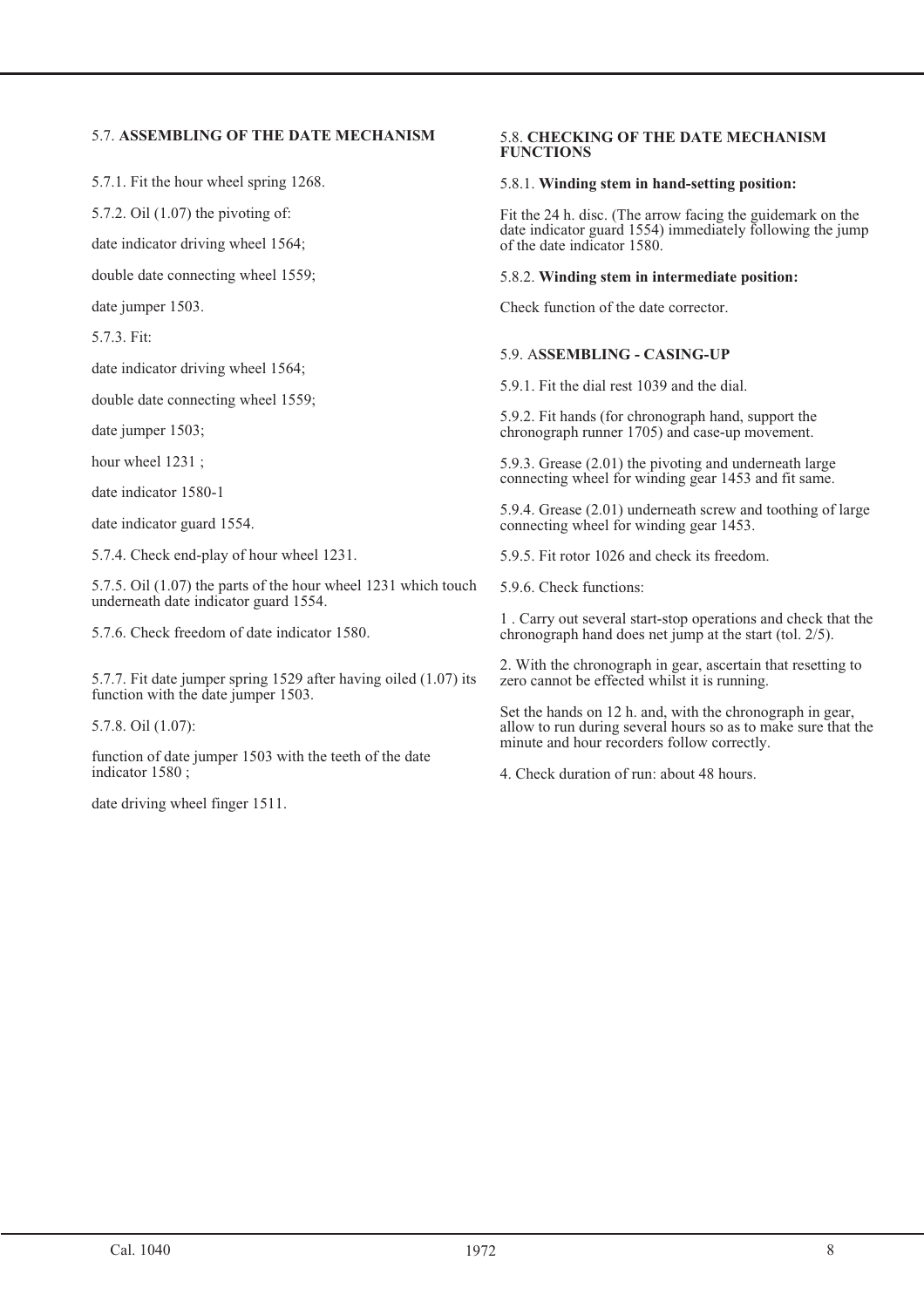## **Greasing of chronograph mechanism**





## **Greasing of hour and minute recorder mechanism**

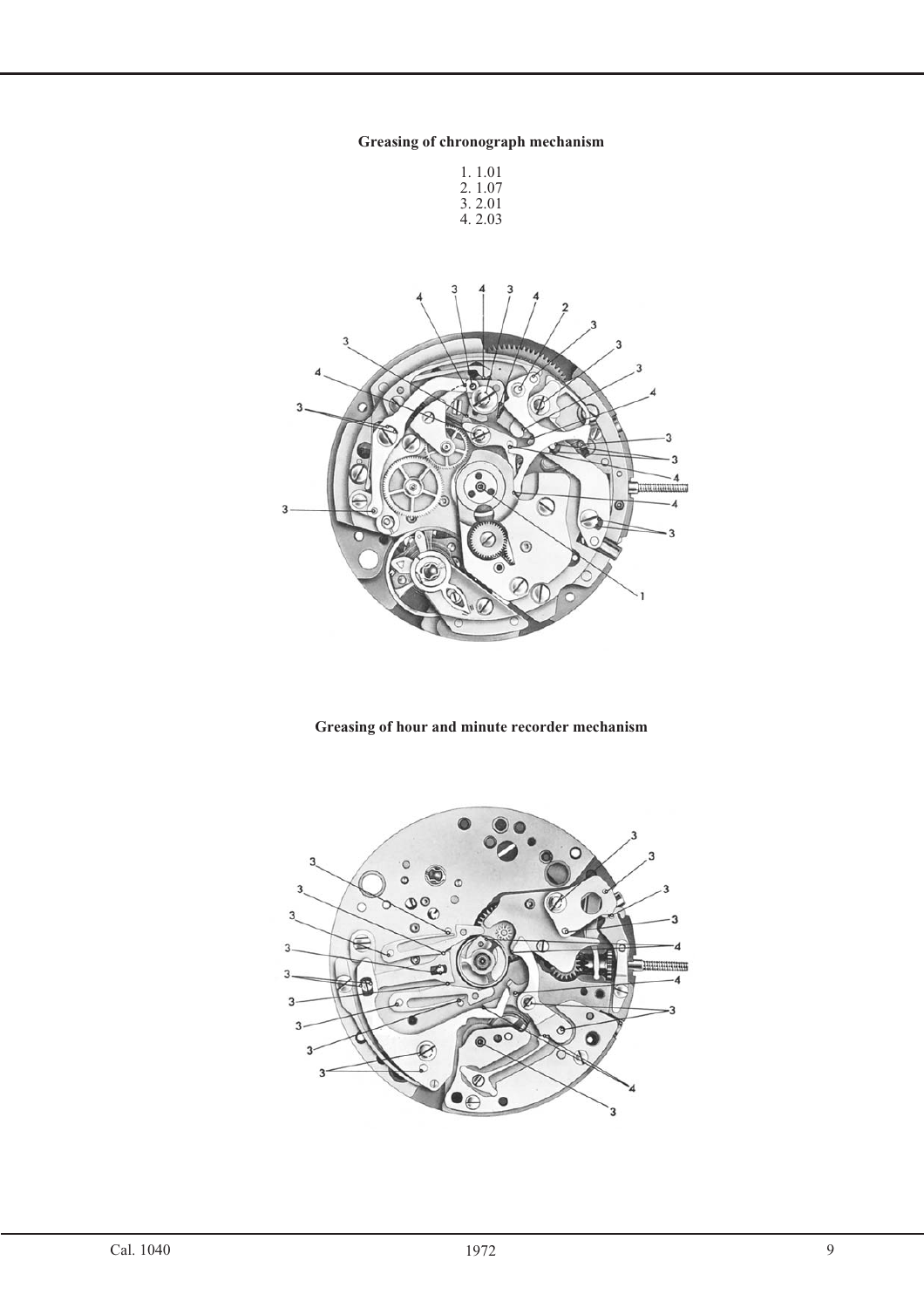

- 
- 

1000 Plate

- 
- 
- 1104 Click<br>1152 Wig-wag setting wheel<br>1152 Wig-wag setting wheel spring<br>1168 Crown wheel cover
- 1168 Crown wheel cover<br>1770 Wig-wag setting wheel cover<br>1200 Barrel with arbor<br>1216 Center wheel<br>1243 Fourth wheel<br>1243 Fourth wheel<br>1305 Escape wheel<br>1316 Pallet fork<br>1327 Balance, complete<br>1331 Regulator ring
- 
- 
- 
- 
- 
- 
- 
- 
- 
- 
- 
- 
- 
- 
- 
- 
- -
	-
	-
- 
- 
- 
- 
- 
- 
- 
- 
- 1844 Upper cam for hammer<br>1845 Cam spring (+ coupling yoke<br>2159 Screw for pailed cock<br>2227 Screw for pailed cock<br>2227 Screw for pailed cock<br>6237 Screws for triction spring of<br>chronograph runner<br>2345 Screws for riction spr
- 
- -